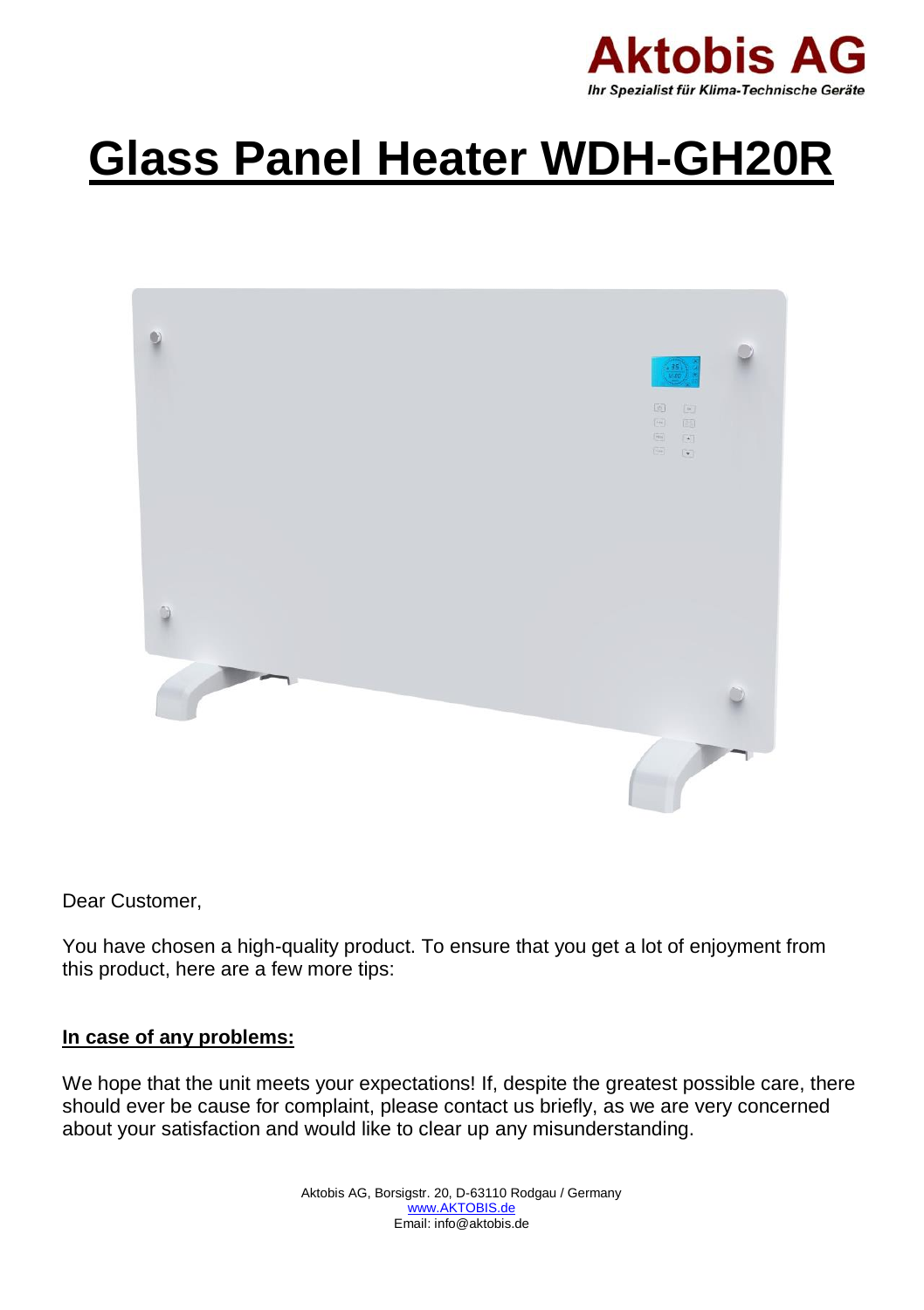

# **Important safety instructions:**

- The heater is not suitable for use outdoors, in bathrooms or other wet or very humid environments !
- Please note that the heater can become very hot during operation, so keep a sufficient distance from flammable or easily combustible objects at all times !
- Do not place the heater directly next to a power socket or on deep pile carpets !
- Never use the heater on moving surfaces, objects or vehicles ! There is a risk that the heater may tip over.
- It is recommended to use a separate power source (socket) only for the supply of the heater. (Please do not use multiple sockets to operate the heater). Furthermore, please ensure that the power cable is always laid with sufficient distance to the heat source.
- Supervise the heater when children are near the appliance !
- Watch out for electricity, never walk into or insert objects into the appliance !
- Do not place any objects on the heater !
- Do not block the supply and/or exhaust air of the unit and please ensure sufficient space/clearance around the unit !
- Ensure that there is sufficient air supply to the unit, otherwise it can lead to a reduction in performance and, in the worst case, to overheating and/or fire !
- Only qualified personnel or electricians are allowed to open the unit !
- Make sure that no moisture gets into or onto the unit !
- Only use the recommended voltage for operating the unit !
- Make sure that the power cable is unfolded (untied) before connecting it to the socket !
- Make sure that the plug is cleanly and properly connected to the socket before using the appliance !
- Never reach near the plug or socket with wet hands !
- Do not repair defective or damaged cables on the unit yourself, you could get a severe electric shock !
- Make sure that highly flammable substances (e.g. gases/oils etc.) are never in the vicinity of the unit !
- If the connecting cable of this appliance is damaged, it must be replaced by the manufacturer or its after-sales service or a similarly qualified person in order to avoid hazards.
- This appliance is not intended to be used by persons (including children) with reduced physical, sensory or mental capabilities, or lack of experience and/or knowledge, unless they have been given supervision or instruction concerning use of the appliance by a person responsible for their safety.
- If you are not going to use the unit for a long time, switch it off and disconnect the mains plug !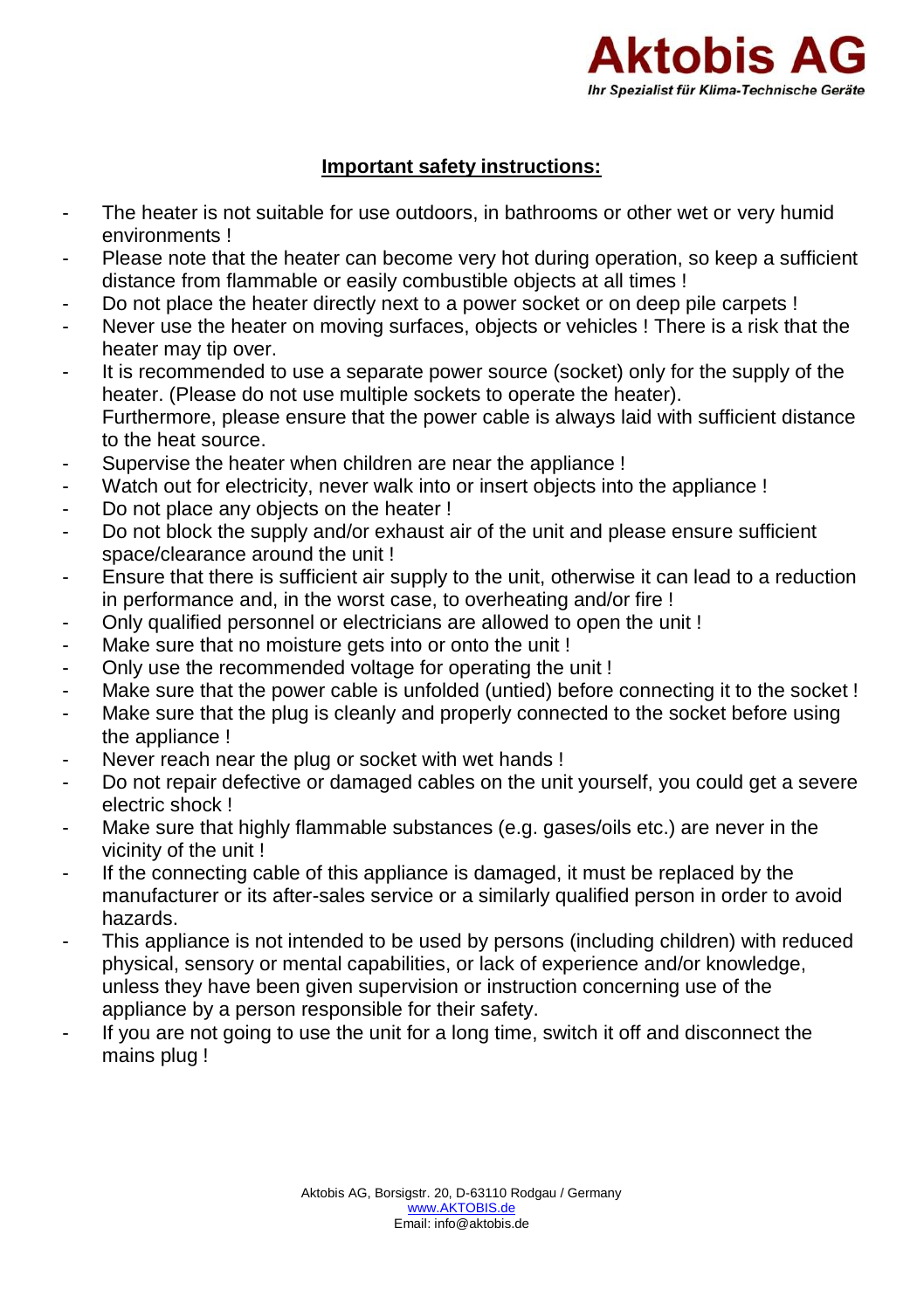

Please switch off the unit immediately and disconnect it from the mains/power supply if anything seems to be wrong !!! In this case, please contact a specialist and do not attempt to repair the unit yourself !!!

**Example:** Fuse has blown.

# **Mounting the feet:**

Before you use the heater as a free-standing unit for the first time, it is absolutely necessary to screw the supplied feet onto the unit. To do this, take the two plastic feet and screw them to the bottom of the unit with four (4) screws each.



# **Wall mounting:**

If you do not want to use the heater free-standing, but prefer to mount it on the wall, you can easily do this with the accessories supplied as follows:

Note: Do not mount in front of a socket, under a shelf, a curtain or under other objects !

First loosen/remove the wall bracket at the back of your heater as follows:

- 1. Open the locking hook (see diagram).
- 2. Now you can pull the complete bracket downwards with a little force and thus detach the wall bracket from the heater.

Now you can use the wall bracket as a template to mark your four drill holes. Make sure that the heater hangs on the wall at a distance of at least 15 cm from the floor and at least 50 cm from the ceiling:

1. Use the correct wall plugs/screws according to the wall condition and then fix the dehumidifier with the wall bracket to the intended wall (see following diagram).

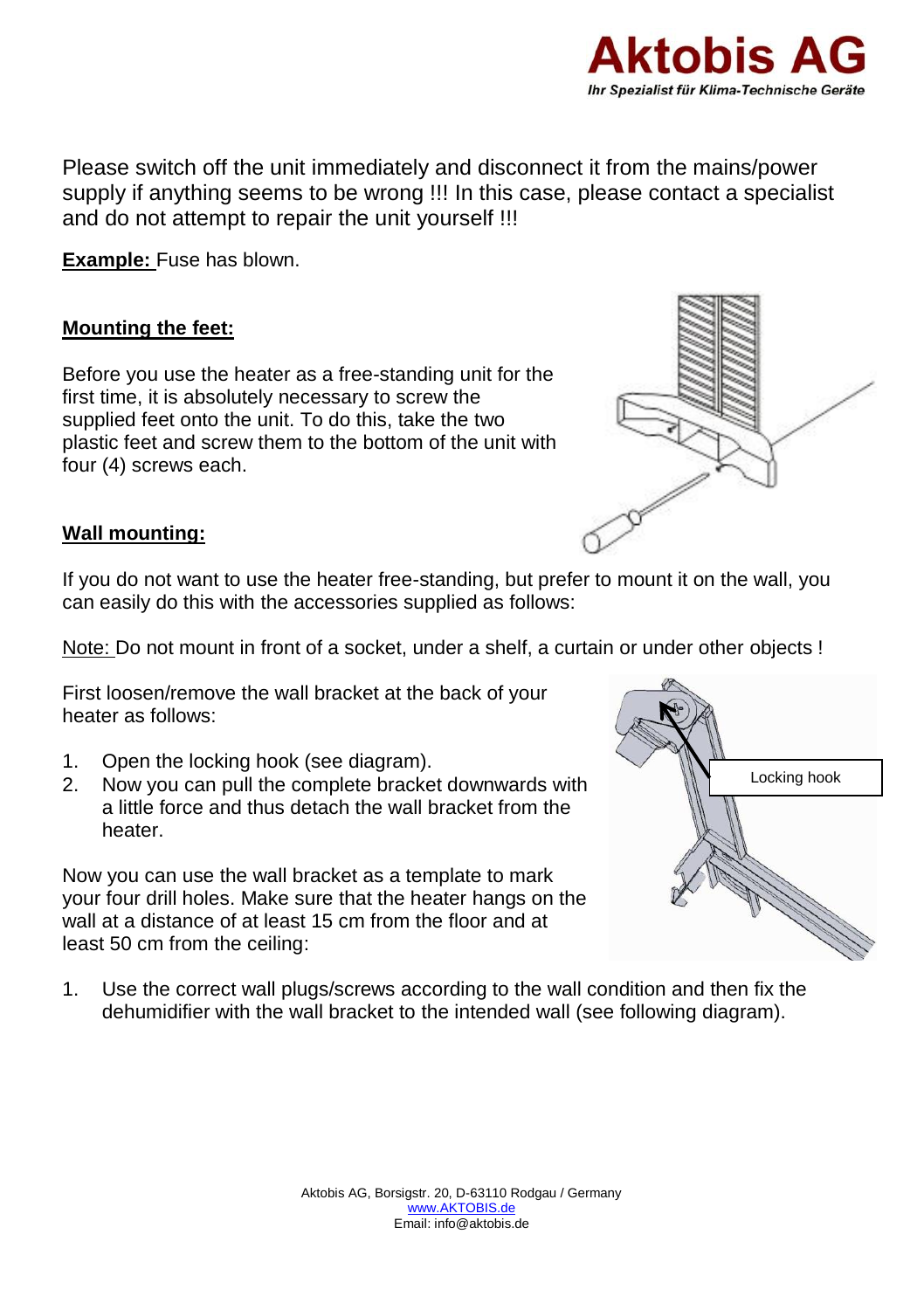



- 2. Finally, check the complete fastening once again and make sure that the complete unit is firmly in place at all times !
- Note: A small accessory bag with different screws and dowels is included. your heater.

After the wall bracket has been properly screwed to the wall, you can hang the heater in the wall bracket. Finally, do not forget to hook the locking hook back into the heater and then screw it tight !



O ę

**B** 

Aktobis AG, Borsigstr. 20, D-63110 Rodgau / Germany [www.AKTOBIS.de](http://www.aktobis.de/) Email: info@aktobis.de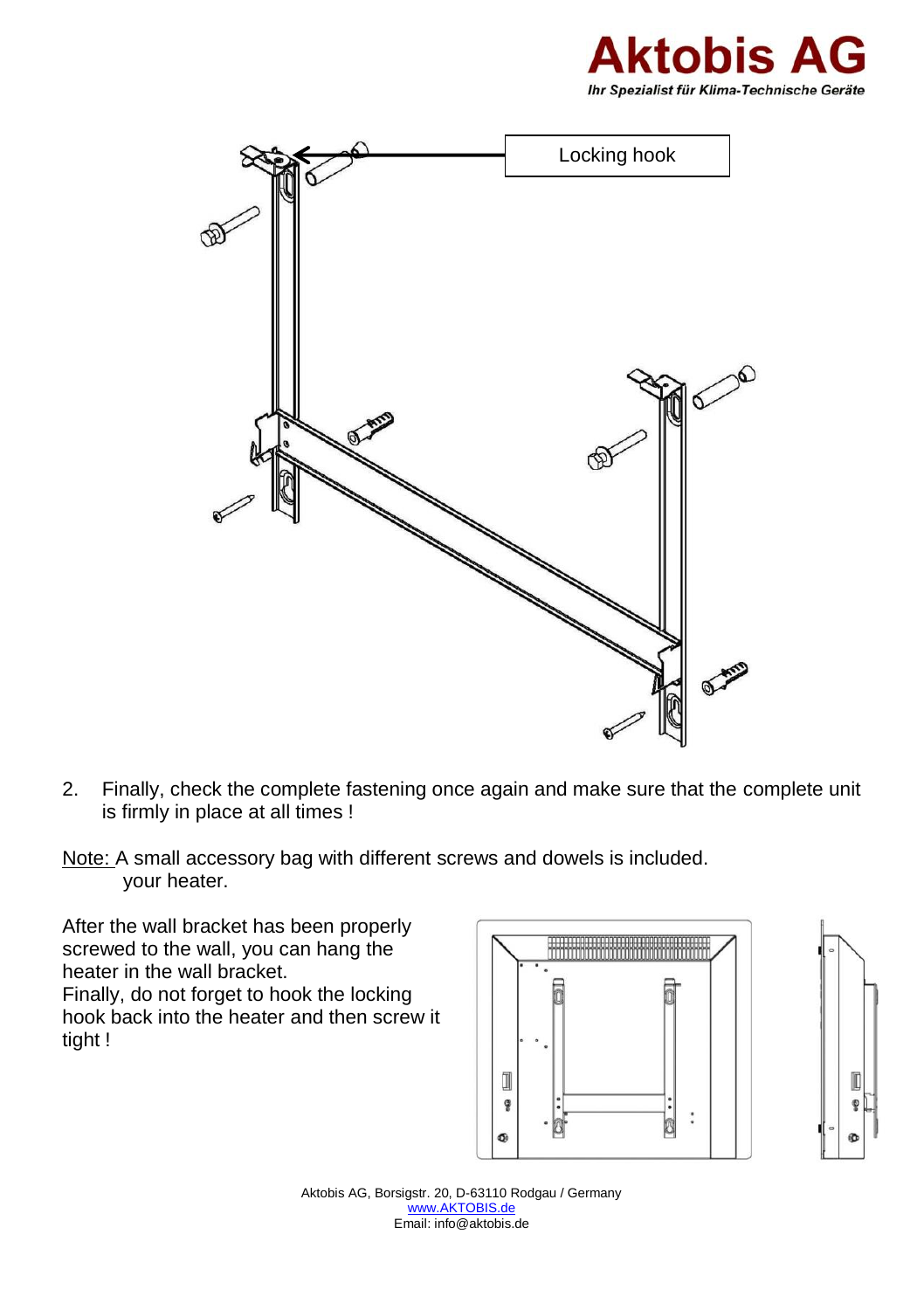

# **During the first operation:**

As the heating elements are covered with a light film of oil at the factory for reasons of protection, you will notice a slight smell of burning and possibly also some smoke during the first operation. This is quite normal at first and is caused by the fact that the thin film of oil is now being burnt by the heating elements during operation.

# **Description of the unit parts:**



[www.AKTOBIS.de](http://www.aktobis.de/) Email: info@aktobis.de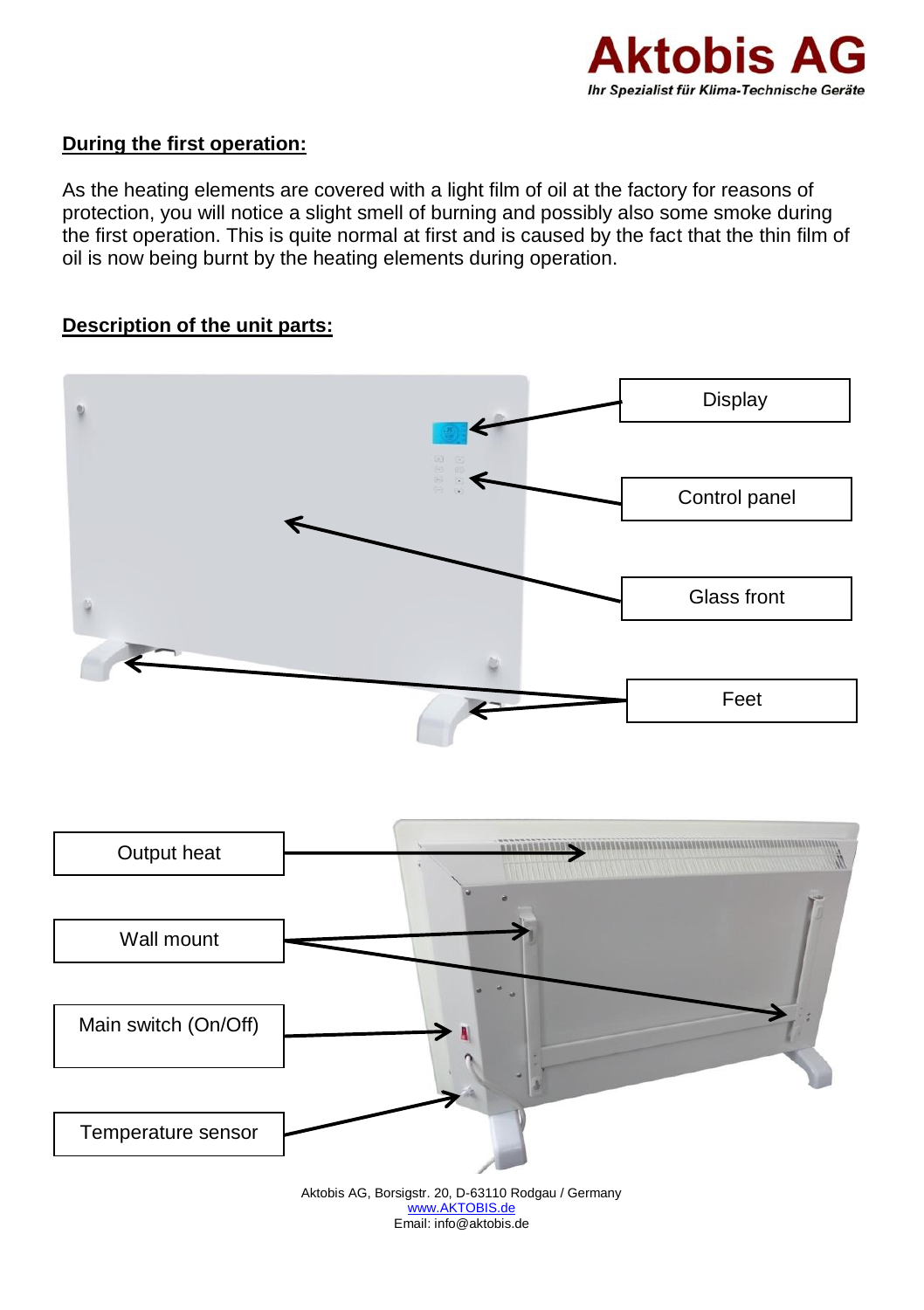

# **Instructions for use:**

## **1. Commissioning**

- 1.1 Insert the mains plug properly into the socket.
- 1.2. First switch on the main switch at the back (side) of the unit.
- 1.3. You can then make the heating settings on the front control panel. The following options are available:

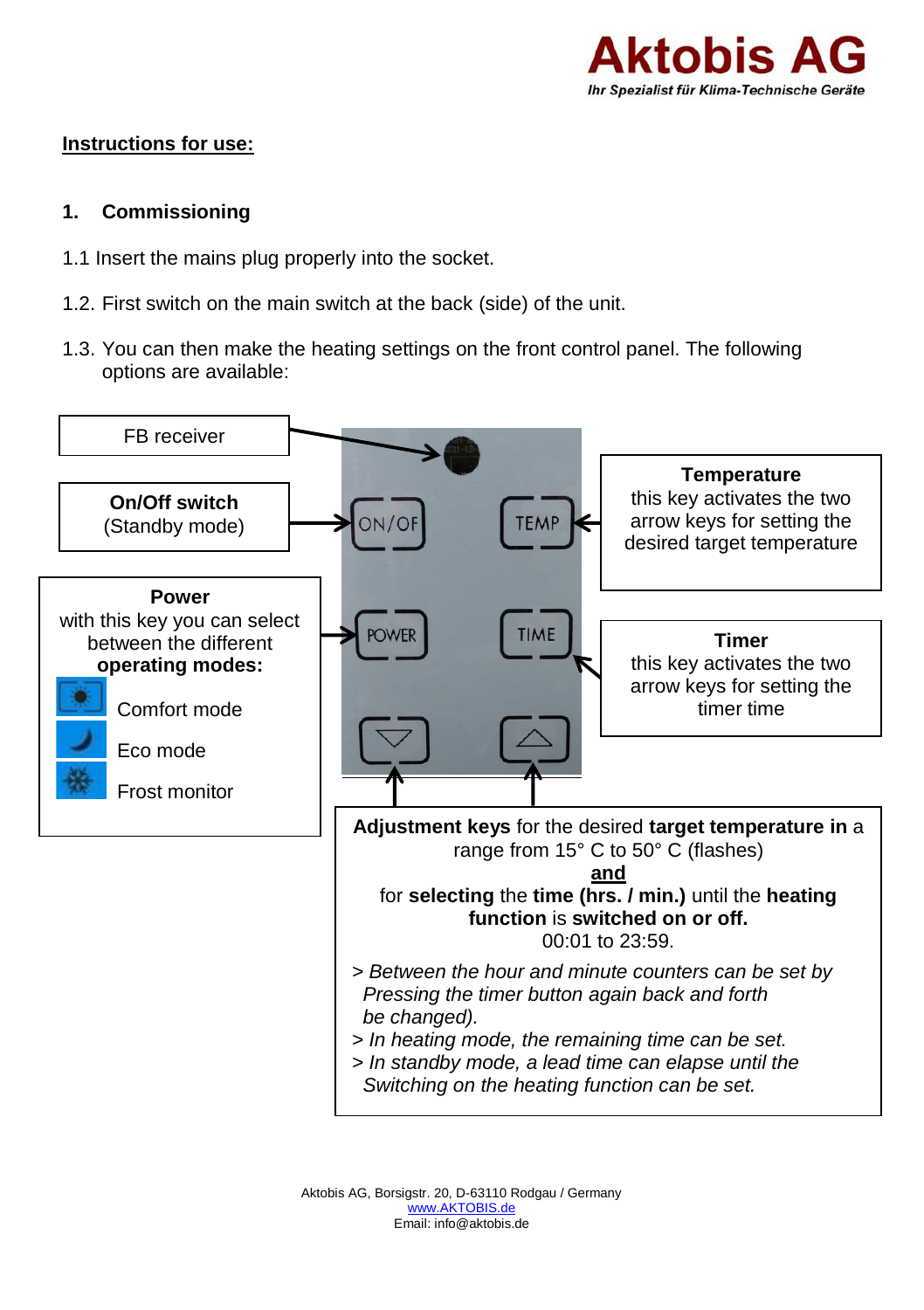

#### 1.4. Operating instructions:

- Each keystroke is acknowledged with a short beep.
- All settings can be reset by pressing the on/off switch.
- When the target temperature is reached, the heater automatically switches to eco mode.
- As soon as the unit has reached an actual temperature of  $2^{\circ}$  C above the set target temperature, the heater automatically switches off the heating mode. If the ambient temperature then drops again and the actual temperature is  $5^{\circ}$  C below the set target temperature, the heater switches back to its normal heating mode.
- 1.5. Explanation display

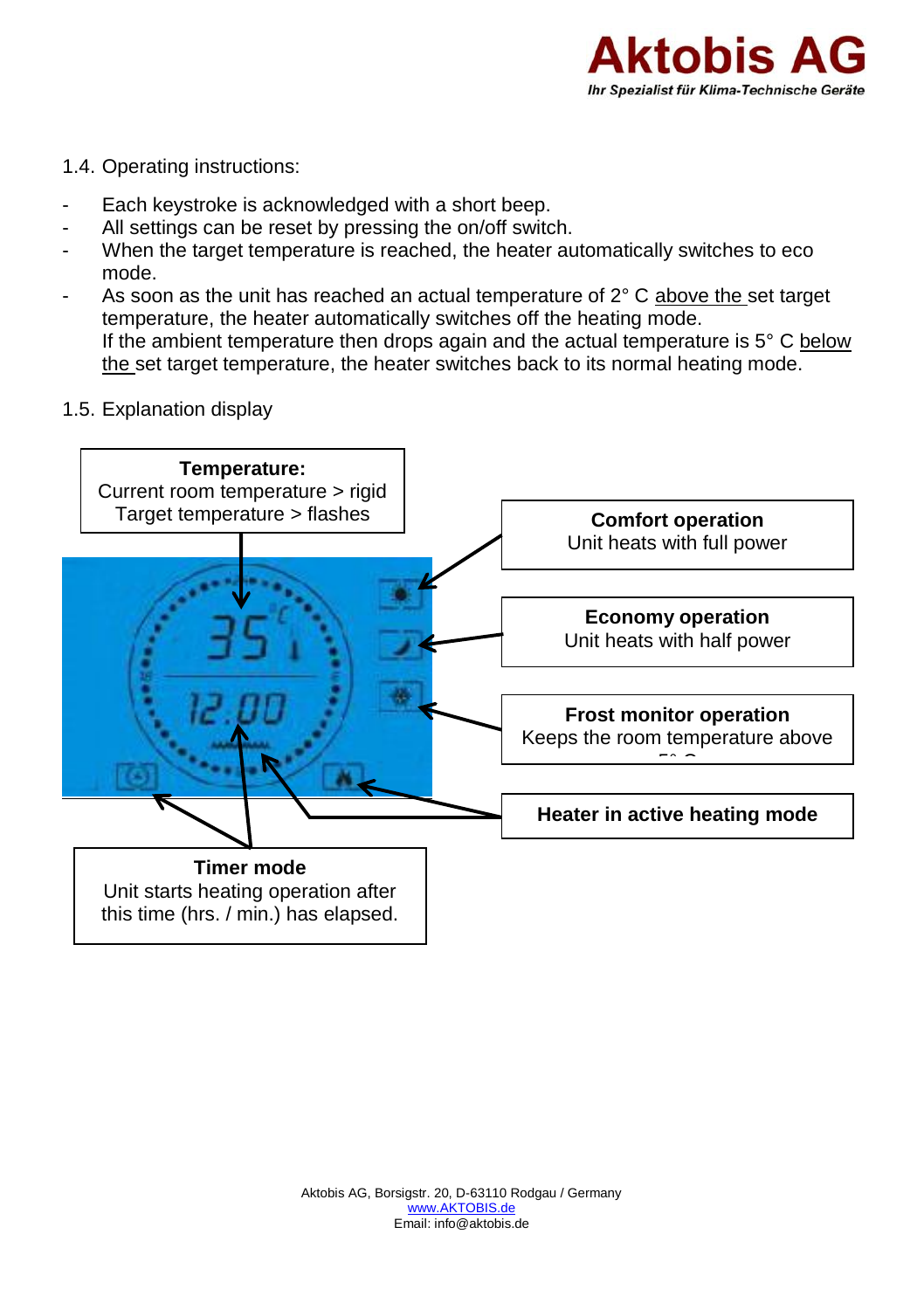

#### 1.6. Remote control

The unit is equipped with a remote control with which you can operate the heater and make all settings even from a short distance.

Two (2) AAA 1.5V batteries are required to operate the remote control.



## **2. Cleaning & Storage**

Please always unplug the heater from the mains and allow it to cool down completely before carrying out any cleaning activities on your heater !

## 2.1 Cleaning:

- Use a soft and damp cloth to clean the outside of the unit.
- Only use mild cleaning agents to clean your appliance.
- Please ensure that water does not get into the interior of the unit or the electrical control box at any time !

# 2.2 Storage:

- We recommend covering the unit for storage or ideally packing it in its original box.
- Store the unit in a dry and sufficiently ventilated place/space.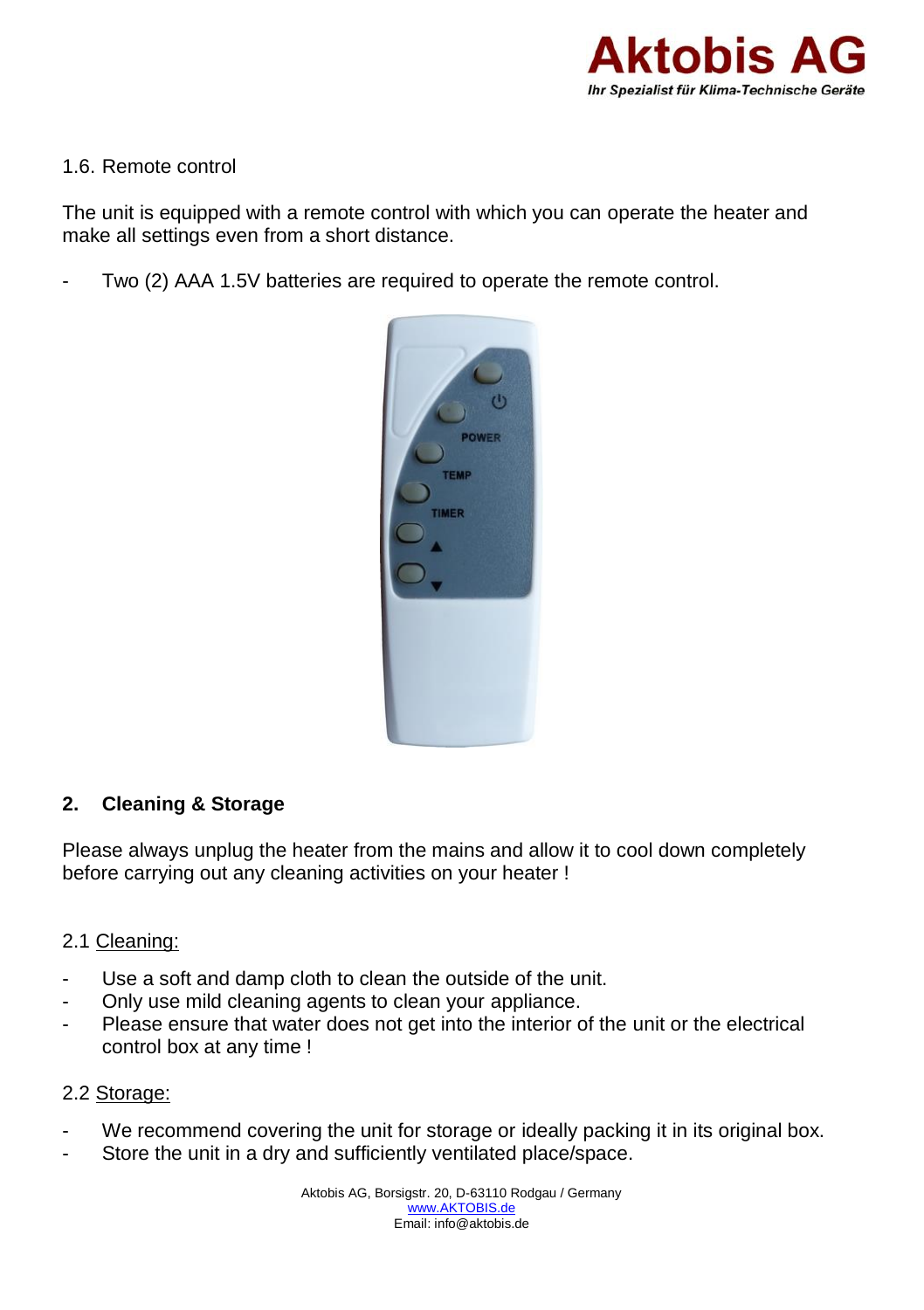

## **Technical data:**

**Model name:** WDH-GH20R **Voltage:** 220V / 50Hz<br> **Max. Power consumption:** 2.000 W (9.1 A) **Max. Power consumption: Protection class:** IPX0 **Dimension (H/W/D):** 530 x 862 x 230<sup>\*</sup> mm (\*with feet) **Weight:** 8.7 kg

For the technical data, deviations are reserved !!!

# **Other:**

#### **Warranty statement:**

Notwithstanding the statutory warranty claims, the manufacturer grants a warranty in accordance with the laws of your country, but at least 1 year (in Germany 2 years for private individuals). The warranty begins on the date of sale of the appliance to the end user.

The guarantee only covers defects that are due to material or manufacturing faults. Warranty repairs may only be carried out by an authorised customer service. To make a warranty claim, please enclose the original sales receipt (with date of sale).

Excluded from the guarantee are:

- Normal wear
- Improper applications, such as overloading the appliance or non-approved accessories.
- Damage due to external influences, use of force or foreign objects
- Damage caused by non-observance of the operating instructions, e.g. connection to an incorrect mains voltage or non-observance of the assembly instructions.
- Completely or partially dismantled units